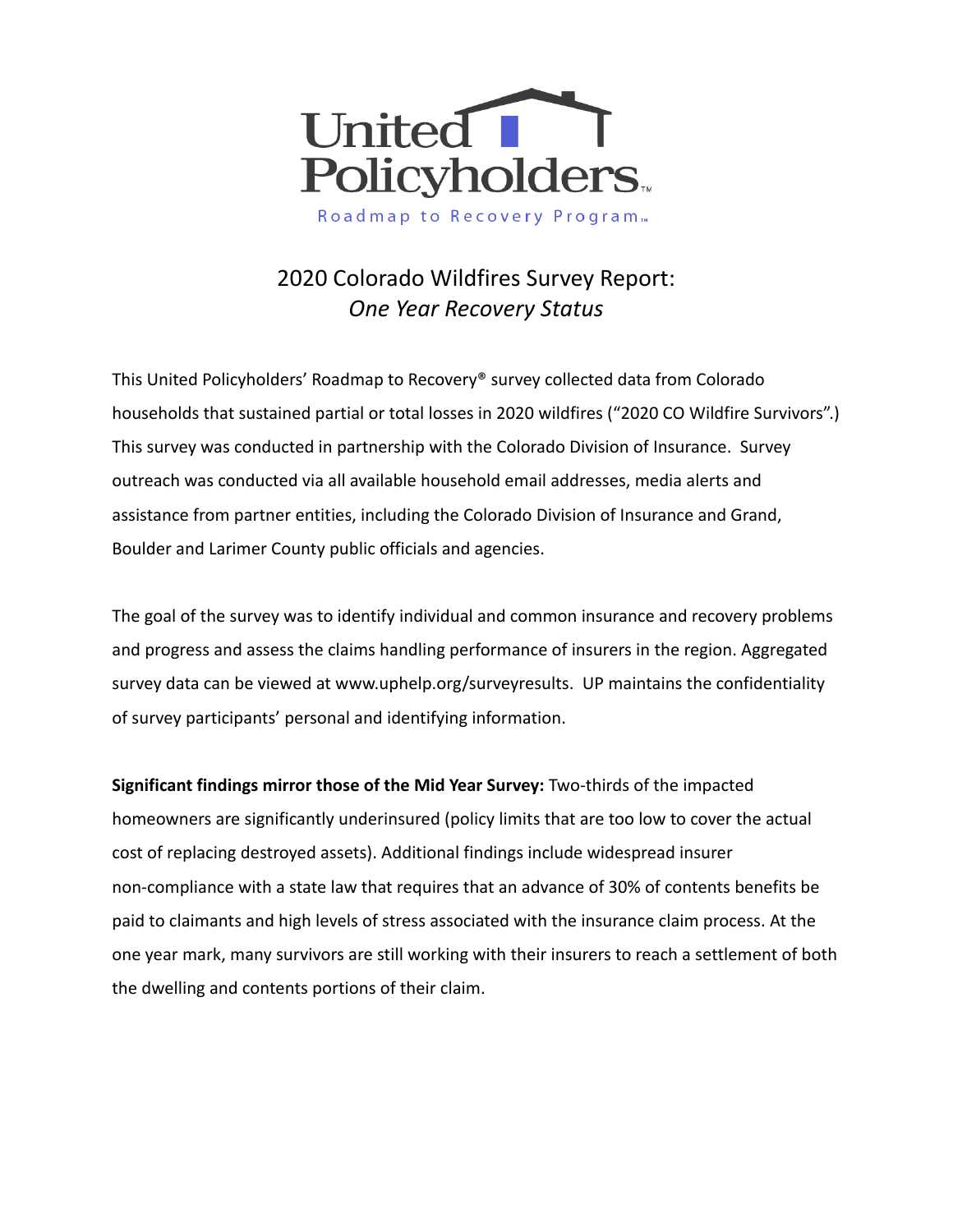#### **Survey Sample Size and Information:**

This survey was open from October 29th, 2021 to December 29th, 2021. This survey captures data approximately one year after the August - October 2020 Colorado Wildfires in Grand, Larimer and Boulder Counties. Sample Size: 112 households representing a total of 246 individual fire survivors. *This report tabulates the results of the insured sample size.*



● 38% of survey respondents reported that the home that was damaged or destroyed was their primary residence.

#### **Insurance Claim Progress:**

- 54% of survey respondents have not yet settled the dwelling portion of their claim.
- 72% of survey respondents reported that their insurer' estimates of loss and/or claim payments do NOT reflect current building costs in the area.
- 35% of survey respondents from the East Troublesome Fire reported it took three months or longer for their insurer to give them their first "dwelling" payment.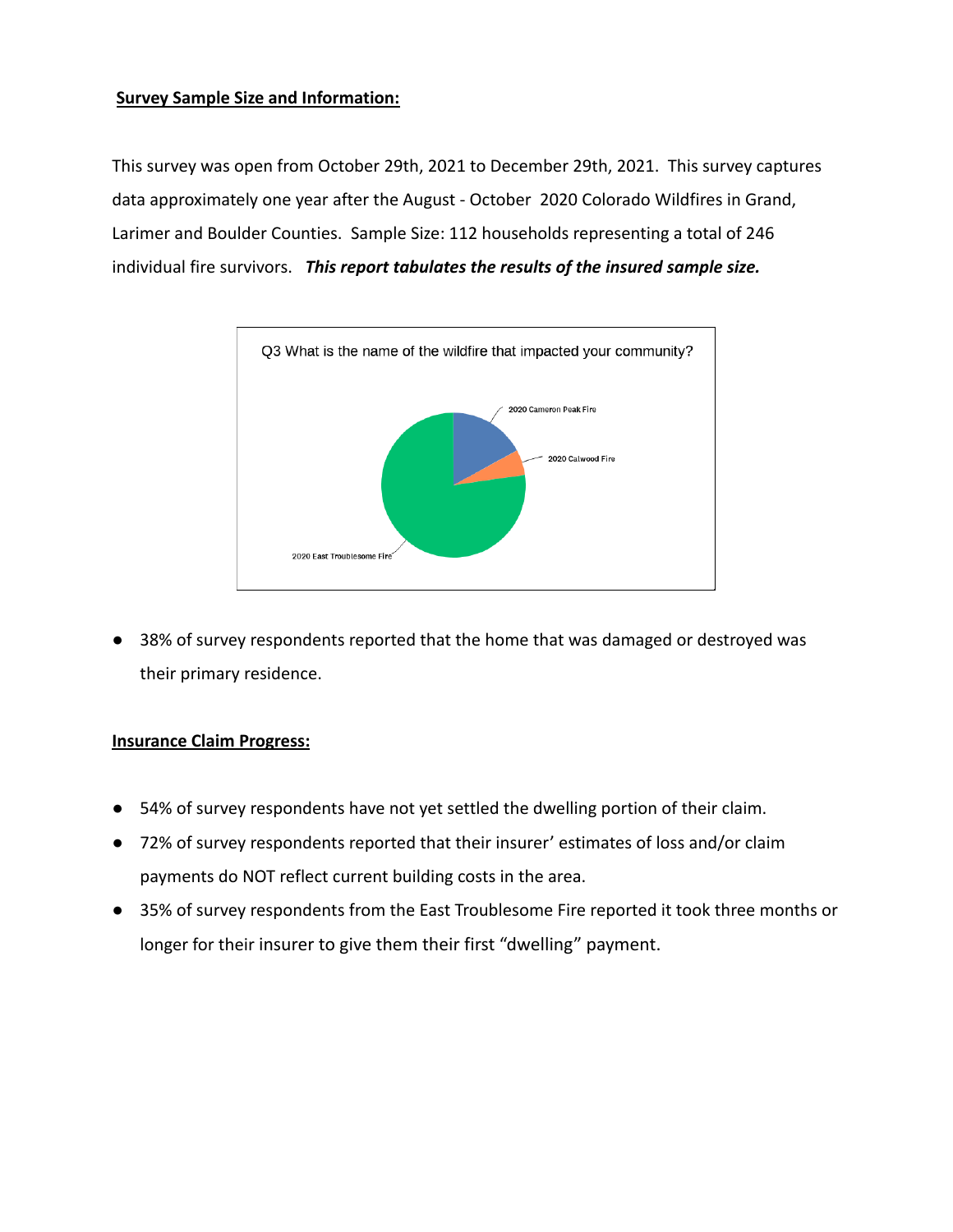#### **Underinsurance:**



- 64% of survey respondents reported they *do not* have enough insurance to cover the cost of repairing, replacing or rebuilding their home.
- 28% of survey respondents reported they have enough insurance to cover the cost of repairing, replacing or rebuilding their home.
- 8% of survey respondents reported they do not know yet if they are underinsured.



The average amount survey respondents reported being underinsured by is \$355,000

#### **Rebuilding:**

- 66% of survey respondents plan to rebuild.
- 13% of survey respondents do not plan on rebuilding.
- 21% of survey respondents are undecided.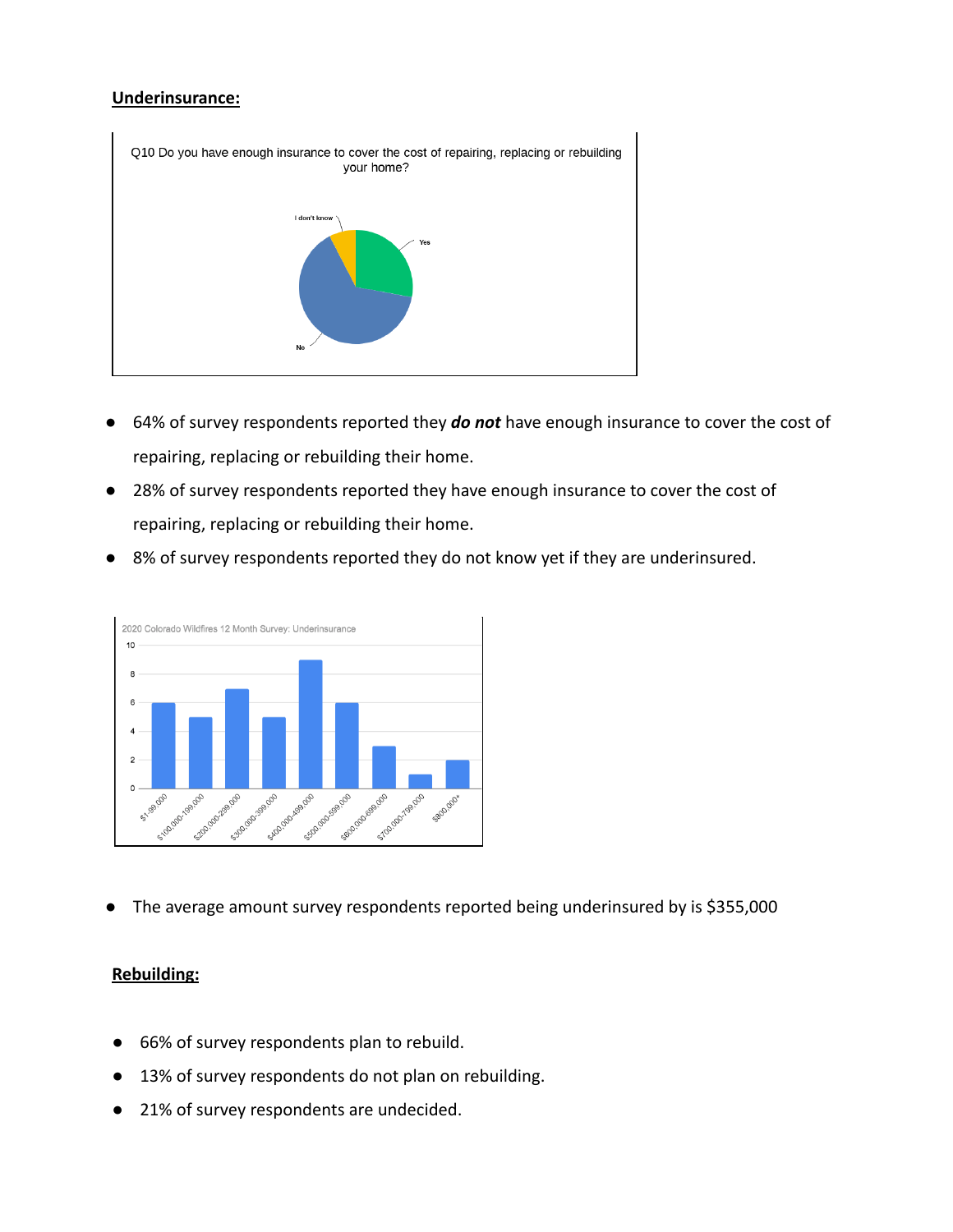## **Loss of Use / Additional Living Expense Coverage:**

- 32% of survey respondents reported their insurance company allowed them to use their Additional Living Expense benefits for a creative housing solution (something other than paying rent or staying in a hotel.)
- 52% of survey respondents who reported they had Loss of Use / Additional Living Expense coverage, reported their policy contains a dollar limit on their ALE coverage.

### **Personal Property Claim:**

When asked if the insurer paid personal property / contents benefits without requiring an itemized home inventory:

- 22% of survey respondents reported they received 50% or more of their personal property benefits without having to submit a detailed, itemized home inventory.
	- That includes 8% of survey respondents that reported receiving 100% of their personal property limit.
	- The companies that waived the requirement include Amica, Chubb and American Family.
- 23% of survey respondents reported they received 30% of their personal property benefits without having to submit a detailed, itemized home inventory as required by Colorado law.
- 55% of all survey respondents reported they *did not* receive any of their personal property benefits without submitting a home inventory.

#### **Depreciation**

● 43% of survey respondents reported their insurance company did not explain "depreciation" or "hold backs" and what they need to do to collect full replacement value.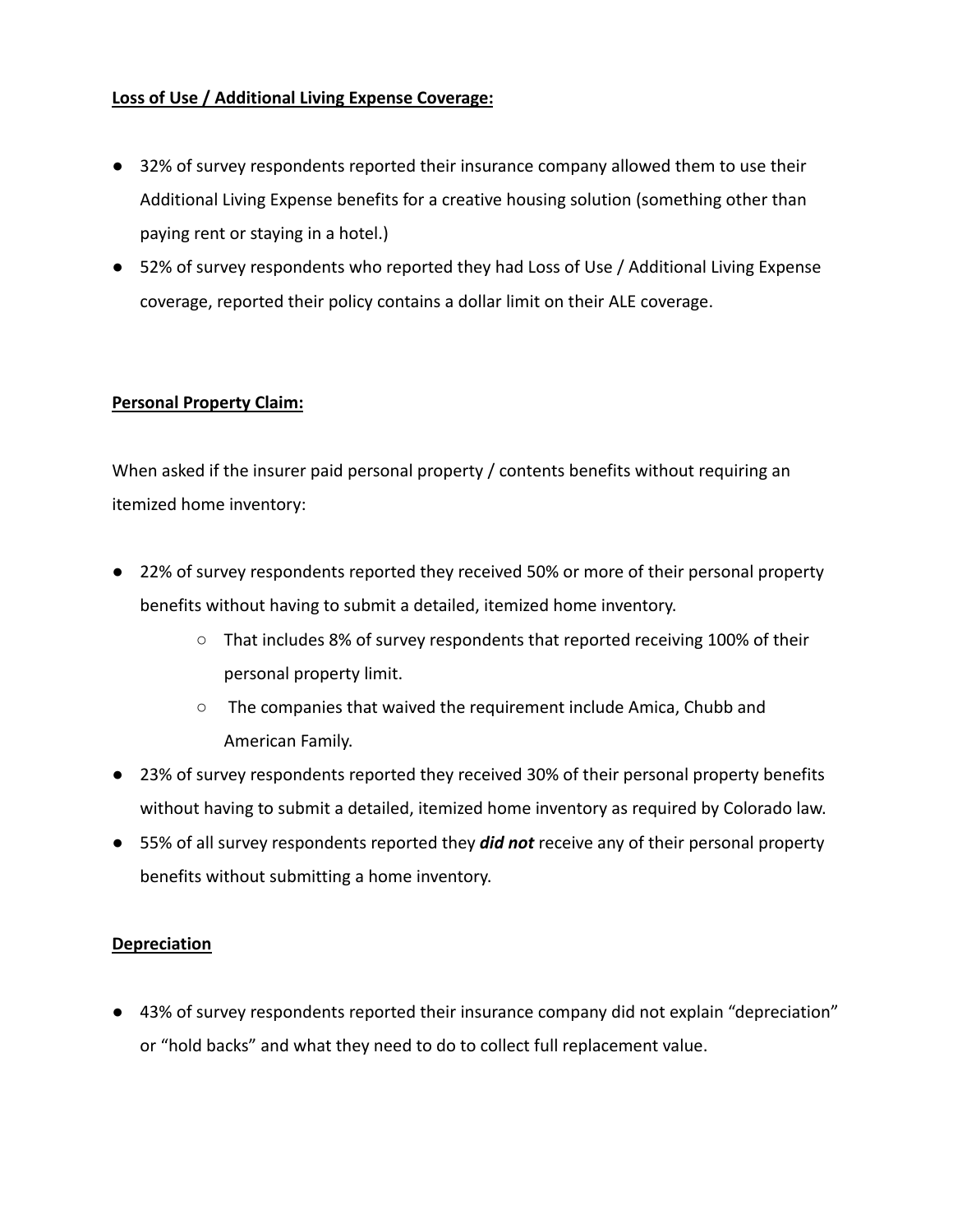#### **Home Inventory Process:**

- 66% of survey respondents reported being required to list and describe every single damaged or destroyed item.
- 45% of survey respondents reported being required to list when and where each item was obtained.
- 43% of survey respondents reported being required to submit inventory on a specific form
- 42% of survey respondents reported their insurer imposed a time limit for submitting their inventory.
- 32% of survey respondents reported their insurer allowed them to do a *less specific inventory* with similar items grouped together.
- 17% of survey respondents reported their insurance company changed the information they provided on their home inventory to a different brand, quality or price.

#### **Claim Issues:**

- 51% of survey respondents reported delays of payments of policy benefits.
- 49% of survey respondents reported experiencing delays in communication such as answers to their questions and/or responses to phone calls or emails.
- 33% of survey respondents reported receiving a "lowball" settlement offer.
- 38% of survey respondents reported they *have not* had any problems with their insurance claim or with insurance company representatives.

#### **Rotating Adjusters**

- 42% of survey respondents reported the insurance company switching adjusters as a claim problem
- 39% of survey respondents have had 4 or more adjusters assigned to their claim.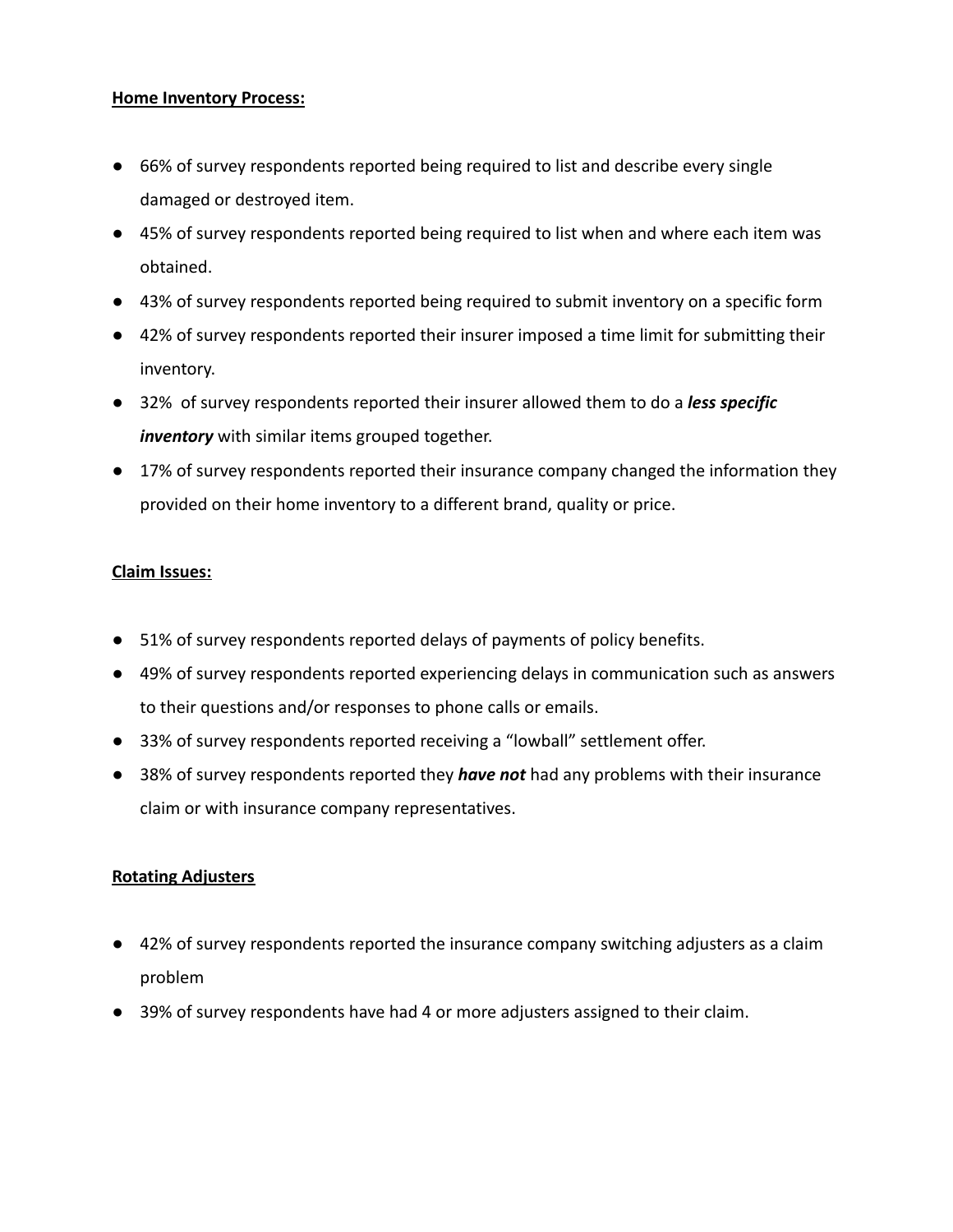

#### **Post-Disaster Stress:**

When asked "what are your biggest sources of post-fire stress", insured fire survivors responded:

- 69% insurance claim process
- 49% rebuilding stress
- 42% mental health stress

#### **COVID Considerations**

● 38% of survey respondents reported that COVID has impacted moving their recovery and/or insurance claim forward.

# At the end of the survey, we ask survivors: is anything else you would like to share? Here are **quotes from survivors in their own words:**

*I have truly appreciated your guidance through this process from the beginning, it is overwhelming at times. - C.Y., Cameron Peak Fire*

*Losing our home of 16 years was very difficult, however everyday since we feel traumatized MORE by the insurance claim games. We paid premiums for 16 years and they have purposely created a system to keep from making us whole, especially in a natural disaster with a Total Loss to the structure and possessions. We have had to hire an expert in claims (Public Adjuster)*